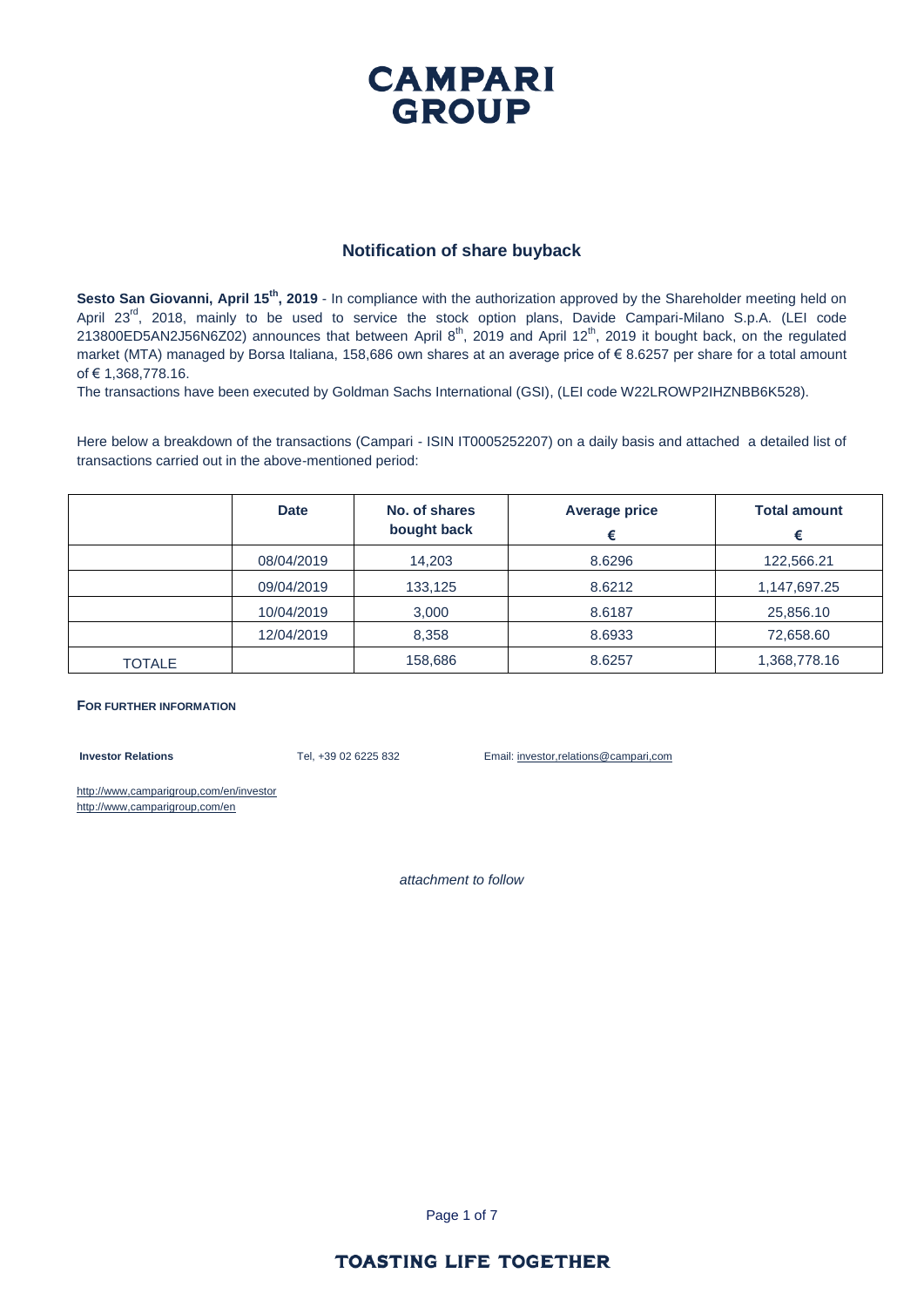| <b>Date</b> | <b>Hour</b> | A/V | <b>Price</b> | <b>No.of shares</b> |
|-------------|-------------|-----|--------------|---------------------|
| 08-apr-19   | 8:15:51 AM  | A   | 8,67         | 373                 |
| 08-apr-19   | 8:23:21 AM  | Α   | 8,675        | 245                 |
| 08-apr-19   | 8:38:43 AM  | A   | 8,65         | 344                 |
| 08-apr-19   | 8:57:53 AM  | Α   | 8,645        | 455                 |
| 08-apr-19   | 9:08:16 AM  | A   | 8,63         | 1190                |
| 08-apr-19   | 9:09:12 AM  | A   | 8,63         | 1362                |
| 08-apr-19   | 9:09:13 AM  | Α   | 8,63         | 447                 |
| 08-apr-19   | 9:09:54 AM  | A   | 8,625        | 709                 |
| 08-apr-19   | 9:32:11 AM  | Α   | 8,625        | 341                 |
| 08-apr-19   | 9:32:14 AM  | Α   | 8,625        | 53                  |
| 08-apr-19   | 9:38:54 AM  | A   | 8,625        | 939                 |
| 08-apr-19   | 9:45:14 AM  | Α   | 8,63         | 723                 |
| 08-apr-19   | 9:53:14 AM  | Α   | 8,625        | 810                 |
| 08-apr-19   | 9:56:21 AM  | Α   | 8,63         | 383                 |
| 08-apr-19   | 9:56:21 AM  | A   | 8,63         | 802                 |
| 08-apr-19   | 10:07:19 AM | A   | 8,615        | 359                 |
| 08-apr-19   | 10:09:28 AM | A   | 8,635        | 444                 |
| 08-apr-19   | 10:10:37 AM | A   | 8,625        | 60                  |
| 08-apr-19   | 10:11:11 AM | Α   | 8,625        | 1076                |
| 08-apr-19   | 10:23:56 AM | A   | 8,625        | 847                 |
| 08-apr-19   | 10:33:06 AM | Α   | 8,625        | 833                 |
| 08-apr-19   | 10:46:20 AM | Α   | 8,62         | 956                 |
| 08-apr-19   | 10:46:20 AM | A   | 8,62         | 452                 |
| 09-apr-19   | 8:08:08 AM  | Α   | 8,64         | 1079                |
| 09-apr-19   | 8:08:13 AM  | Α   | 8,63         | 1188                |
| 09-apr-19   | 8:10:32 AM  | Α   | 8,63         | 843                 |
| 09-apr-19   | 8:16:49 AM  | Α   | 8,675        | 872                 |
| 09-apr-19   | 8:28:41 AM  | A   | 8,67         | 645                 |
| 09-apr-19   | 8:28:43 AM  | Α   | 8,67         | 142                 |
| 09-apr-19   | 8:32:08 AM  | A   | 8,66         | 749                 |
| 09-apr-19   | 8:42:08 AM  | A   | 8,67         | 782                 |
| 09-apr-19   | 8:58:05 AM  | Α   | 8,665        | 702                 |
| 09-apr-19   | 8:58:05 AM  | A   | 8,665        | 366                 |
| 09-apr-19   | 9:04:44 AM  | Α   | 8,65         | 689                 |
| 09-apr-19   | 9:04:45 AM  | Α   | 8,65         | 500                 |
| 09-apr-19   | 9:04:46 AM  | Α   | 8,65         | 790                 |
| 09-apr-19   | 9:04:47 AM  | Α   | 8,65         | 1200                |
| 09-apr-19   | 9:04:47 AM  | Α   | 8,65         | 932                 |
| 09-apr-19   | 9:10:10 AM  | Α   | 8,685        | 215                 |
| 09-apr-19   | 9:10:12 AM  | Α   | 8,685        | 639                 |
| 09-apr-19   | 9:22:49 AM  | Α   | 8,675        | 421                 |
| 09-apr-19   | 9:22:50 AM  | Α   | 8,675        | 364                 |

Page 2 of 7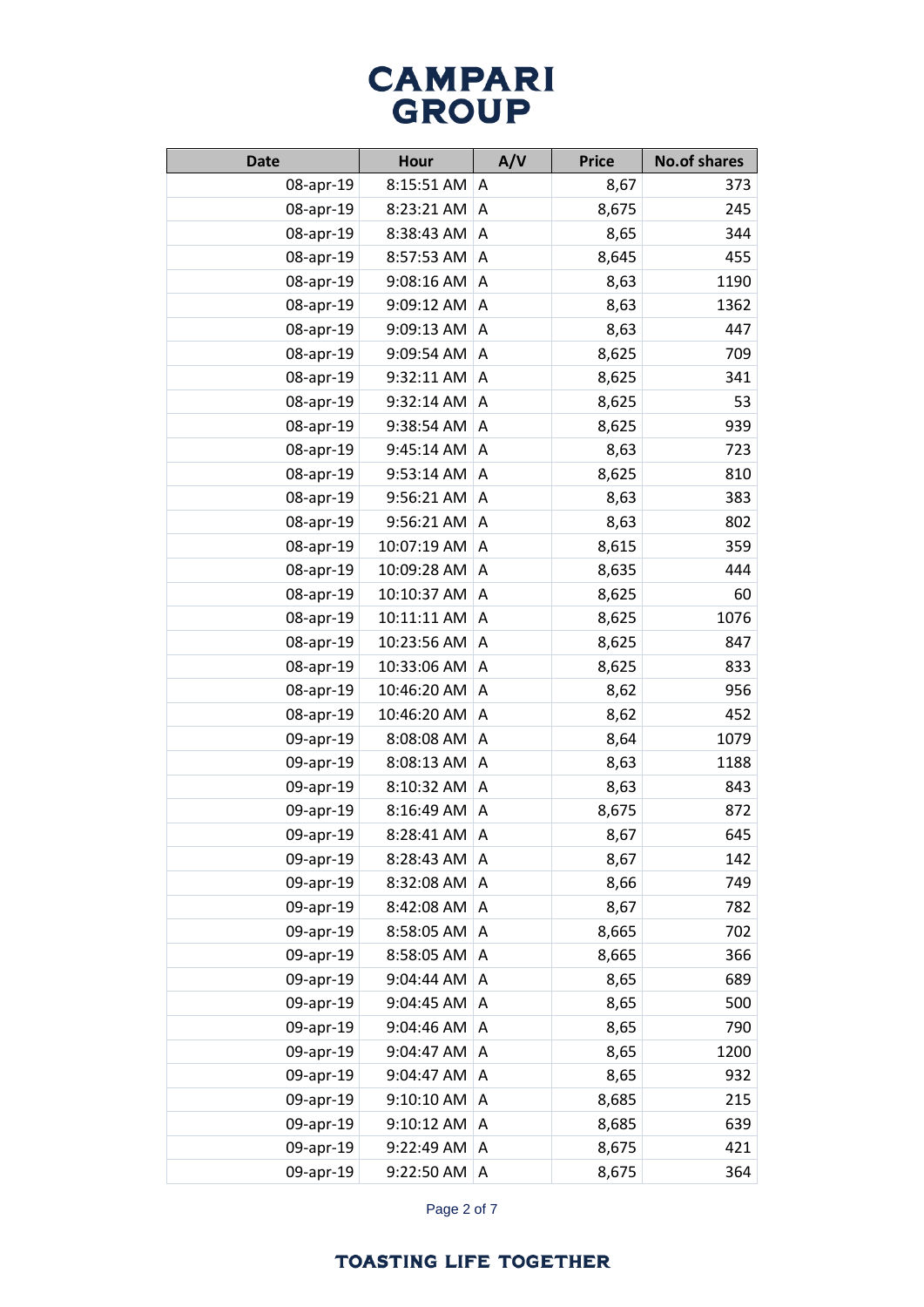| 09-apr-19 | 9:37:05 AM  | Α | 8,65  | 690  |
|-----------|-------------|---|-------|------|
| 09-apr-19 | 9:37:06 AM  | A | 8,65  | 909  |
| 09-apr-19 | 9:42:51 AM  | A | 8,665 | 93   |
| 09-apr-19 | 9:42:52 AM  | Α | 8,665 | 856  |
| 09-apr-19 | 9:46:10 AM  | Α | 8,675 | 757  |
| 09-apr-19 | 9:53:03 AM  | Α | 8,65  | 1156 |
| 09-apr-19 | 9:53:03 AM  | Α | 8,65  | 511  |
| 09-apr-19 | 9:53:06 AM  | Α | 8,65  | 1354 |
| 09-apr-19 | 10:05:02 AM | A | 8,65  | 1053 |
| 09-apr-19 | 10:05:02 AM | Α | 8,65  | 795  |
| 09-apr-19 | 10:05:26 AM | Α | 8,65  | 911  |
| 09-apr-19 | 10:11:33 AM | A | 8,675 | 820  |
| 09-apr-19 | 10:20:13 AM | Α | 8,695 | 250  |
| 09-apr-19 | 10:20:13 AM | Α | 8,695 | 250  |
| 09-apr-19 | 10:20:14 AM | A | 8,695 | 218  |
| 09-apr-19 | 10:41:03 AM | Α | 8,695 | 1067 |
| 09-apr-19 | 10:51:58 AM | Α | 8,69  | 838  |
| 09-apr-19 | 11:09:06 AM | Α | 8,685 | 817  |
| 09-apr-19 | 11:23:52 AM | A | 8,69  | 785  |
| 09-apr-19 | 11:55:11 AM | A | 8,675 | 1312 |
| 09-apr-19 | 11:59:43 AM | A | 8,68  | 757  |
| 09-apr-19 | 12:19:38 PM | Α | 8,675 | 859  |
| 09-apr-19 | 12:25:23 PM | Α | 8,665 | 862  |
| 09-apr-19 | 12:42:51 PM | Α | 8,65  | 549  |
| 09-apr-19 | 12:53:46 PM | Α | 8,655 | 1193 |
| 09-apr-19 | 1:11:50 PM  | Α | 8,655 | 782  |
| 09-apr-19 | 1:12:51 PM  | Α | 8,65  | 224  |
| 09-apr-19 | 1:12:53 PM  | Α | 8,65  | 349  |
| 09-apr-19 | 1:12:54 PM  | Α | 8,65  | 340  |
| 09-apr-19 | 1:14:55 PM  | Α | 8,65  | 1107 |
| 09-apr-19 | 1:15:33 PM  | A | 8,65  | 250  |
| 09-apr-19 | 1:15:35 PM  | A | 8,65  | 1250 |
| 09-apr-19 | 1:15:35 PM  | A | 8,65  | 1072 |
| 09-apr-19 | 1:15:35 PM  | Α | 8,65  | 250  |
| 09-apr-19 | 1:20:28 PM  | Α | 8,65  | 1250 |
| 09-apr-19 | 1:20:28 PM  | Α | 8,65  | 1400 |
| 09-apr-19 | 1:20:28 PM  | Α | 8,65  | 250  |
| 09-apr-19 | 1:20:29 PM  | Α | 8,65  | 250  |
| 09-apr-19 | 1:20:29 PM  | A | 8,65  | 1500 |
| 09-apr-19 | 1:20:29 PM  | Α | 8,65  | 399  |
| 09-apr-19 | 1:20:33 PM  | Α | 8,65  | 528  |
| 09-apr-19 | 1:20:33 PM  | Α | 8,65  | 242  |
| 09-apr-19 | 1:23:08 PM  | Α | 8,64  | 559  |
| 09-apr-19 | 1:23:26 PM  | A | 8,64  | 1668 |
|           |             |   |       |      |

Page 3 of 7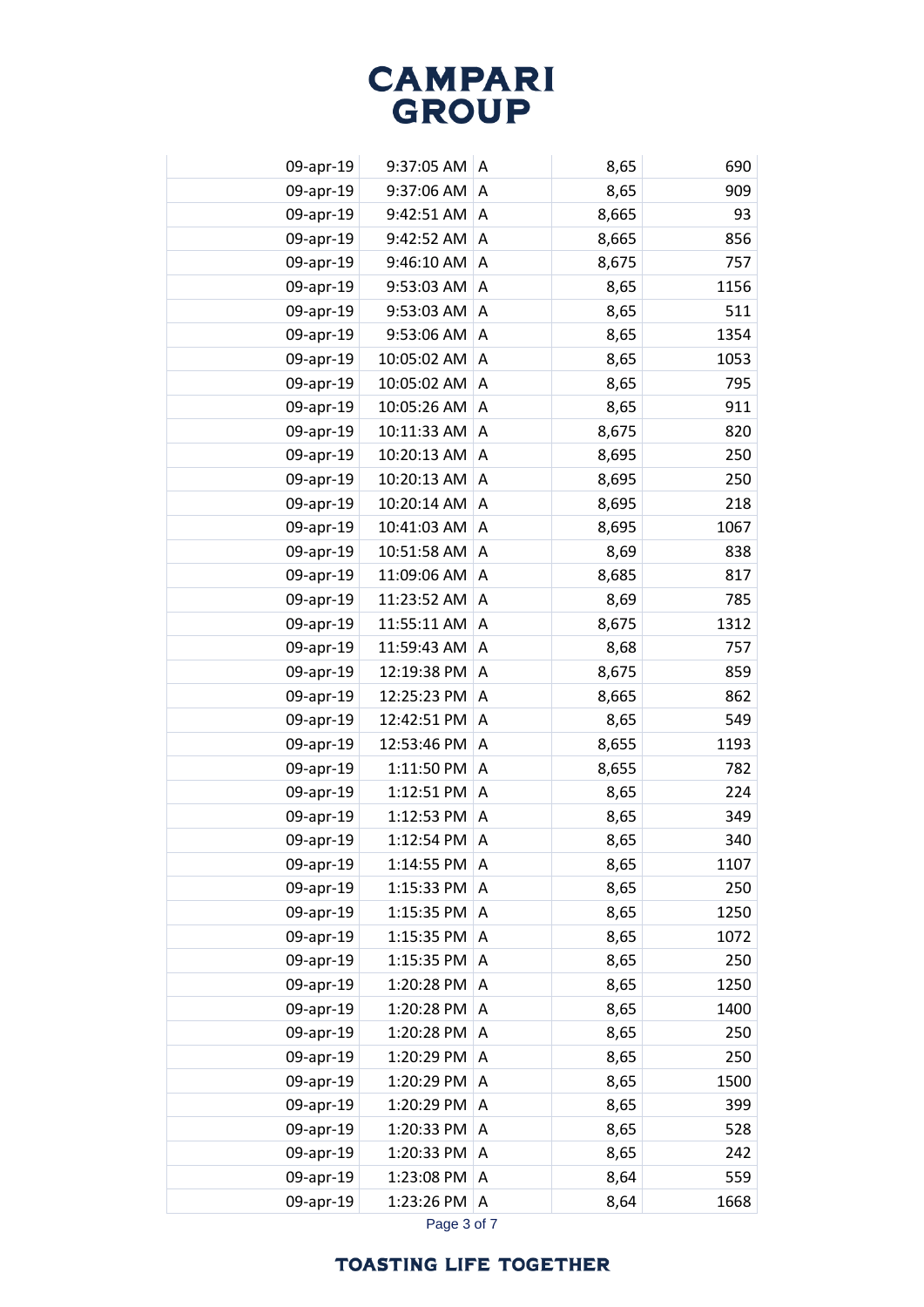| 09-apr-19 | 1:23:26 PM | A | 8,64  | 103  |
|-----------|------------|---|-------|------|
| 09-apr-19 | 1:28:43 PM | Α | 8,635 | 1025 |
| 09-apr-19 | 1:29:45 PM | A | 8,625 | 860  |
| 09-apr-19 | 1:38:43 PM | Α | 8,62  | 714  |
| 09-apr-19 | 1:44:46 PM | Α | 8,625 | 822  |
| 09-apr-19 | 1:44:47 PM | A | 8,625 | 815  |
| 09-apr-19 | 1:47:34 PM | Α | 8,62  | 776  |
| 09-apr-19 | 1:56:38 PM | A | 8,61  | 839  |
| 09-apr-19 | 2:00:45 PM | A | 8,61  | 1475 |
| 09-apr-19 | 2:00:51 PM | Α | 8,605 | 500  |
| 09-apr-19 | 2:00:52 PM | A | 8,605 | 447  |
| 09-apr-19 | 2:01:35 PM | Α | 8,6   | 1257 |
| 09-apr-19 | 2:09:26 PM | Α | 8,61  | 733  |
| 09-apr-19 | 2:10:45 PM | A | 8,6   | 239  |
| 09-apr-19 | 2:10:45 PM | Α | 8,6   | 832  |
| 09-apr-19 | 2:10:45 PM | Α | 8,6   | 756  |
| 09-apr-19 | 2:10:47 PM | Α | 8,6   | 838  |
| 09-apr-19 | 2:24:54 PM | Α | 8,615 | 820  |
| 09-apr-19 | 2:25:34 PM | Α | 8,61  | 37   |
| 09-apr-19 | 2:25:37 PM | A | 8,61  | 675  |
| 09-apr-19 | 2:28:35 PM | A | 8,61  | 13   |
| 09-apr-19 | 2:28:35 PM | Α | 8,61  | 679  |
| 09-apr-19 | 2:28:51 PM | A | 8,605 | 799  |
| 09-apr-19 | 2:32:23 PM | Α | 8,61  | 720  |
| 09-apr-19 | 2:32:23 PM | Α | 8,61  | 2191 |
| 09-apr-19 | 2:32:24 PM | Α | 8,61  | 706  |
| 09-apr-19 | 2:32:52 PM | A | 8,605 | 305  |
| 09-apr-19 | 2:32:53 PM | Α | 8,605 | 366  |
| 09-apr-19 | 2:37:04 PM | A | 8,61  | 630  |
| 09-apr-19 | 2:37:05 PM | A | 8,61  | 829  |
| 09-apr-19 | 2:39:09 PM | A | 8,61  | 301  |
| 09-apr-19 | 2:39:10 PM | A | 8,61  | 571  |
| 09-apr-19 | 2:40:18 PM | A | 8,605 | 788  |
| 09-apr-19 | 2:40:21 PM | Α | 8,605 | 195  |
| 09-apr-19 | 2:40:21 PM | Α | 8,605 | 619  |
| 09-apr-19 | 2:40:37 PM | A | 8,6   | 1008 |
| 09-apr-19 | 2:43:32 PM | Α | 8,585 | 534  |
| 09-apr-19 | 2:43:32 PM | Α | 8,585 | 262  |
| 09-apr-19 | 2:47:24 PM | Α | 8,59  | 837  |
| 09-apr-19 | 2:48:18 PM | Α | 8,59  | 726  |
| 09-apr-19 | 2:50:26 PM | A | 8,59  | 253  |
| 09-apr-19 | 2:50:26 PM | Α | 8,59  | 1099 |
| 09-apr-19 | 2:50:45 PM | Α | 8,59  | 298  |
| 09-apr-19 | 2:51:46 PM | Α | 8,59  | 350  |
|           |            |   |       |      |

Page 4 of 7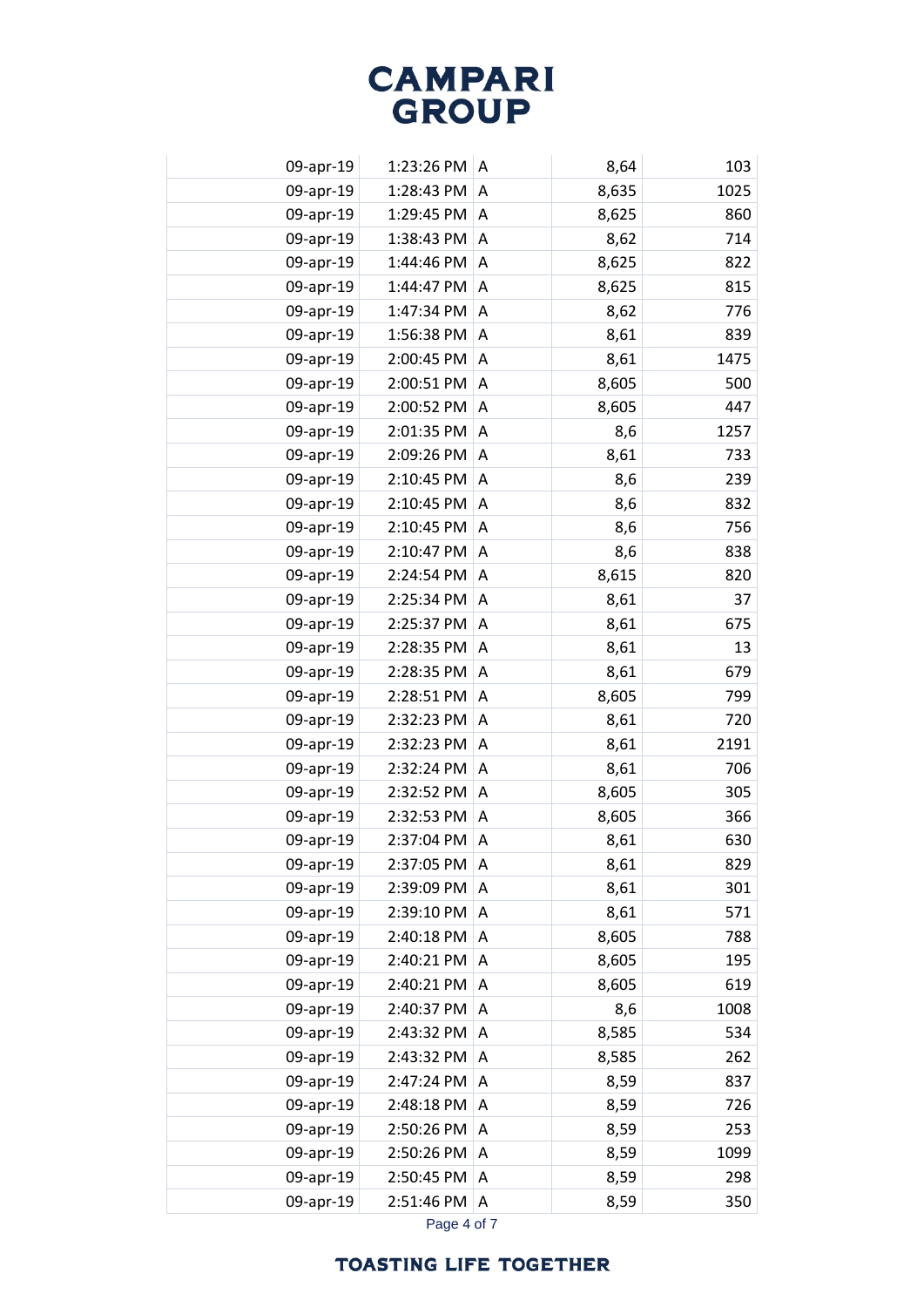| 09-apr-19 | 2:53:00 PM | Α | 8,59  | 389  |
|-----------|------------|---|-------|------|
| 09-apr-19 | 2:53:00 PM | Α | 8,59  | 366  |
| 09-apr-19 | 2:53:59 PM | A | 8,59  | 777  |
| 09-apr-19 | 2:54:55 PM | A | 8,59  | 106  |
| 09-apr-19 | 2:54:55 PM | Α | 8,59  | 604  |
| 09-apr-19 | 2:54:55 PM | Α | 8,59  | 40   |
| 09-apr-19 | 2:55:46 PM | Α | 8,59  | 664  |
| 09-apr-19 | 2:57:35 PM | Α | 8,585 | 762  |
| 09-apr-19 | 2:57:36 PM | A | 8,585 | 707  |
| 09-apr-19 | 3:00:40 PM | A | 8,58  | 813  |
| 09-apr-19 | 3:04:02 PM | A | 8,585 | 691  |
| 09-apr-19 | 3:10:00 PM | Α | 8,575 | 912  |
| 09-apr-19 | 3:10:00 PM | Α | 8,575 | 1006 |
| 09-apr-19 | 3:10:01 PM | A | 8,575 | 1635 |
| 09-apr-19 | 3:10:54 PM | A | 8,57  | 1130 |
| 09-apr-19 | 3:11:06 PM | A | 8,565 | 1292 |
| 09-apr-19 | 3:11:09 PM | Α | 8,565 | 875  |
| 09-apr-19 | 3:12:08 PM | A | 8,565 | 98   |
| 09-apr-19 | 3:12:16 PM | A | 8,565 | 500  |
| 09-apr-19 | 3:12:18 PM | A | 8,565 | 215  |
| 09-apr-19 | 3:15:04 PM | A | 8,575 | 727  |
| 09-apr-19 | 3:17:41 PM | Α | 8,575 | 767  |
| 09-apr-19 | 3:18:44 PM | Α | 8,58  | 1490 |
| 09-apr-19 | 3:20:53 PM | Α | 8,58  | 1017 |
| 09-apr-19 | 3:22:25 PM | Α | 8,58  | 840  |
| 09-apr-19 | 3:22:27 PM | Α | 8,58  | 109  |
| 09-apr-19 | 3:22:27 PM | A | 8,58  | 750  |
| 09-apr-19 | 3:23:33 PM | A | 8,59  | 797  |
| 09-apr-19 | 3:26:07 PM | Α | 8,6   | 250  |
| 09-apr-19 | 3:26:24 PM | Α | 8,6   | 1015 |
| 09-apr-19 | 3:26:24 PM | A | 8,6   | 965  |
| 09-apr-19 | 3:28:32 PM | A | 8,6   | 821  |
| 09-apr-19 | 3:30:05 PM | A | 8,6   | 710  |
| 09-apr-19 | 3:35:11 PM | Α | 8,615 | 1167 |
| 09-apr-19 | 3:35:29 PM | Α | 8,61  | 90   |
| 09-apr-19 | 3:35:31 PM | Α | 8,61  | 725  |
| 09-apr-19 | 3:36:29 PM | Α | 8,615 | 964  |
| 09-apr-19 | 3:37:27 PM | Α | 8,61  | 40   |
| 09-apr-19 | 3:41:31 PM | A | 8,61  | 585  |
| 09-apr-19 | 3:45:07 PM | A | 8,615 | 1082 |
| 09-apr-19 | 3:47:54 PM | Α | 8,61  | 734  |
| 09-apr-19 | 3:47:54 PM | Α | 8,61  | 1250 |
| 09-apr-19 | 3:47:55 PM | A | 8,61  | 148  |
| 09-apr-19 | 3:47:57 PM | Α | 8,61  | 500  |
|           |            |   |       |      |

Page 5 of 7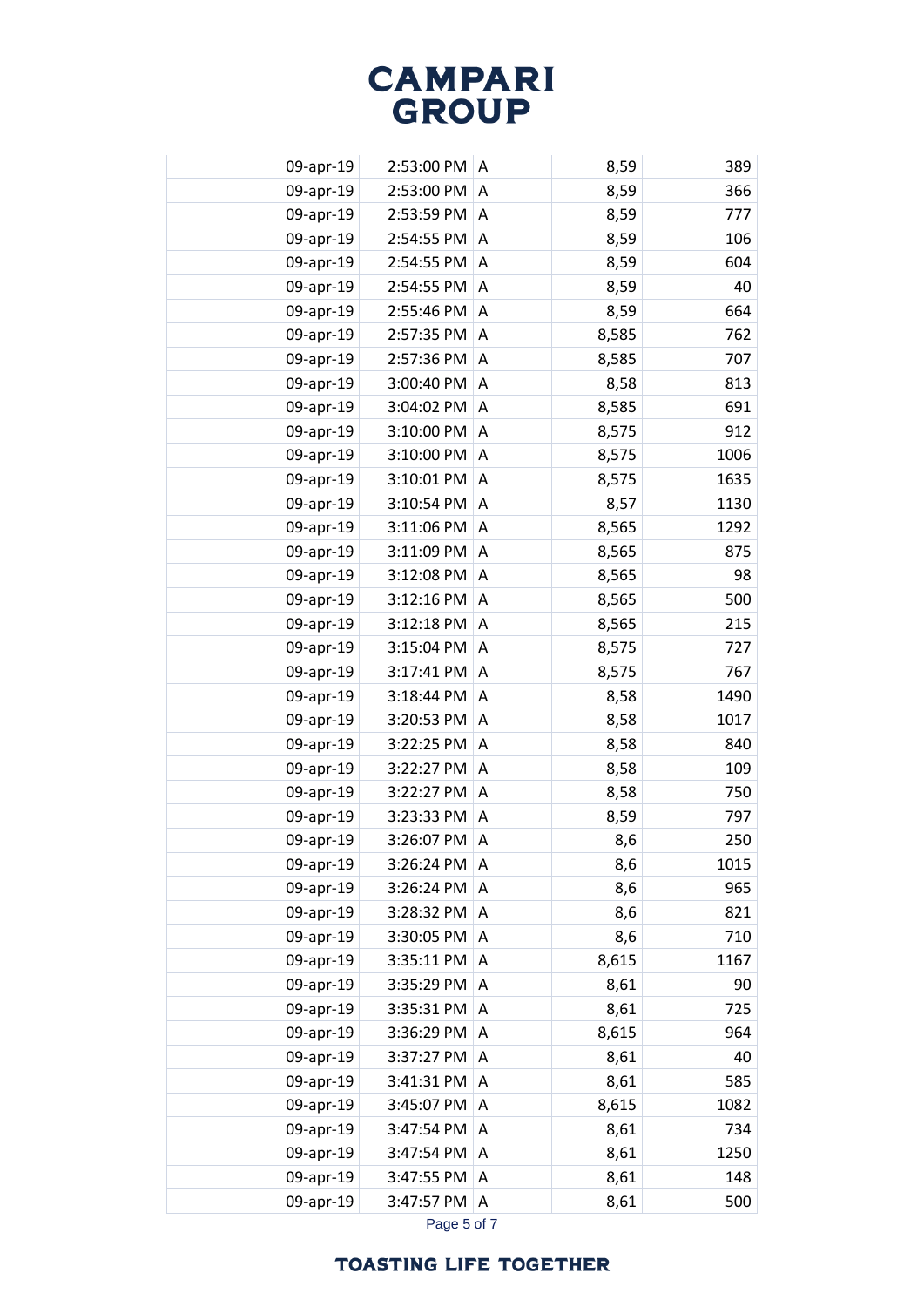| 09-apr-19       | 3:47:57 PM  | A | 8,61  | 1570 |
|-----------------|-------------|---|-------|------|
| 09-apr-19       | 3:51:15 PM  | A | 8,615 | 853  |
| 09-apr-19       | 3:54:23 PM  | A | 8,615 | 287  |
| 09-apr-19       | 3:55:34 PM  | Α | 8,615 | 725  |
| 09-apr-19       | 3:57:09 PM  | Α | 8,62  | 824  |
| 09-apr-19       | 3:59:03 PM  | Α | 8,625 | 164  |
| 09-apr-19       | 4:00:22 PM  | A | 8,615 | 374  |
| 09-apr-19       | 4:00:23 PM  | A | 8,615 | 448  |
| 09-apr-19       | 4:00:55 PM  | A | 8,61  | 692  |
| 09-apr-19       | 4:00:56 PM  | A | 8,61  | 735  |
| 09-apr-19       | 4:09:29 PM  | Α | 8,62  | 1253 |
| 09-apr-19       | 4:10:43 PM  | A | 8,61  | 155  |
| 09-apr-19       | 4:11:19 PM  | A | 8,615 | 617  |
| 09-apr-19       | 4:11:29 PM  | A | 8,61  | 700  |
| 09-apr-19       | 4:11:33 PM  | A | 8,62  | 820  |
| 09-apr-19       | 4:12:04 PM  | Α | 8,61  | 457  |
| 09-apr-19       | 4:12:05 PM  | Α | 8,61  | 6    |
| 09-apr-19       | 4:12:17 PM  | A | 8,61  | 315  |
| 09-apr-19       | 4:12:18 PM  | A | 8,61  | 535  |
| 09-apr-19       | 4:12:21 PM  | A | 8,61  | 558  |
| 09-apr-19       | 4:12:25 PM  | A | 8,61  | 837  |
| 09-apr-19       | 4:12:33 PM  | Α | 8,61  | 167  |
| 09-apr-19       | 4:13:01 PM  | A | 8,61  | 1588 |
| 09-apr-19       | 4:13:44 PM  | A | 8,61  | 313  |
| 09-apr-19       | 4:14:30 PM  | A | 8,61  | 1976 |
| 09-apr-19       | 4:14:32 PM  | A | 8,61  | 76   |
| 09-apr-19       | 4:14:33 PM  | A | 8,61  | 764  |
| 09-apr-19       | 4:14:41 PM  | Α | 8,61  | 354  |
| 09-apr-19       | 4:14:42 PM  | A | 8,61  | 1024 |
| 09-apr-19       | 4:16:50 PM  | A | 8,61  | 1068 |
| 09-apr-19       | 4:20:40 PM  | A | 8,6   | 1185 |
| 09-apr-19       | 4:22:03 PM  | A | 8,6   | 151  |
| 09-apr-19       | 4:22:31 PM  | A | 8,6   | 993  |
| 09-apr-19       | 4:24:32 PM  | Α | 8,6   | 1084 |
| 09-apr-19       | 4:24:34 PM  | A | 8,6   | 788  |
| 09-apr-19       | 4:28:18 PM  | Α | 8,6   | 1452 |
| $10$ -apr- $19$ | 8:08:22 AM  | Α | 8,605 | 252  |
| $10$ -apr- $19$ | 8:18:32 AM  | Α | 8,62  | 252  |
| 10-apr-19       | 9:15:21 AM  | Α | 8,62  | 255  |
| $10$ -apr- $19$ | 9:15:21 AM  | Α | 8,62  | 447  |
| 10-apr-19       | 9:16:59 AM  | A | 8,62  | 525  |
| 10-apr-19       | 9:43:06 AM  | Α | 8,62  | 332  |
| 10-apr-19       | 9:45:02 AM  | A | 8,62  | 120  |
| $10$ -apr- $19$ | 10:00:10 AM | Α | 8,62  | 346  |
|                 |             |   |       |      |

Page 6 of 7